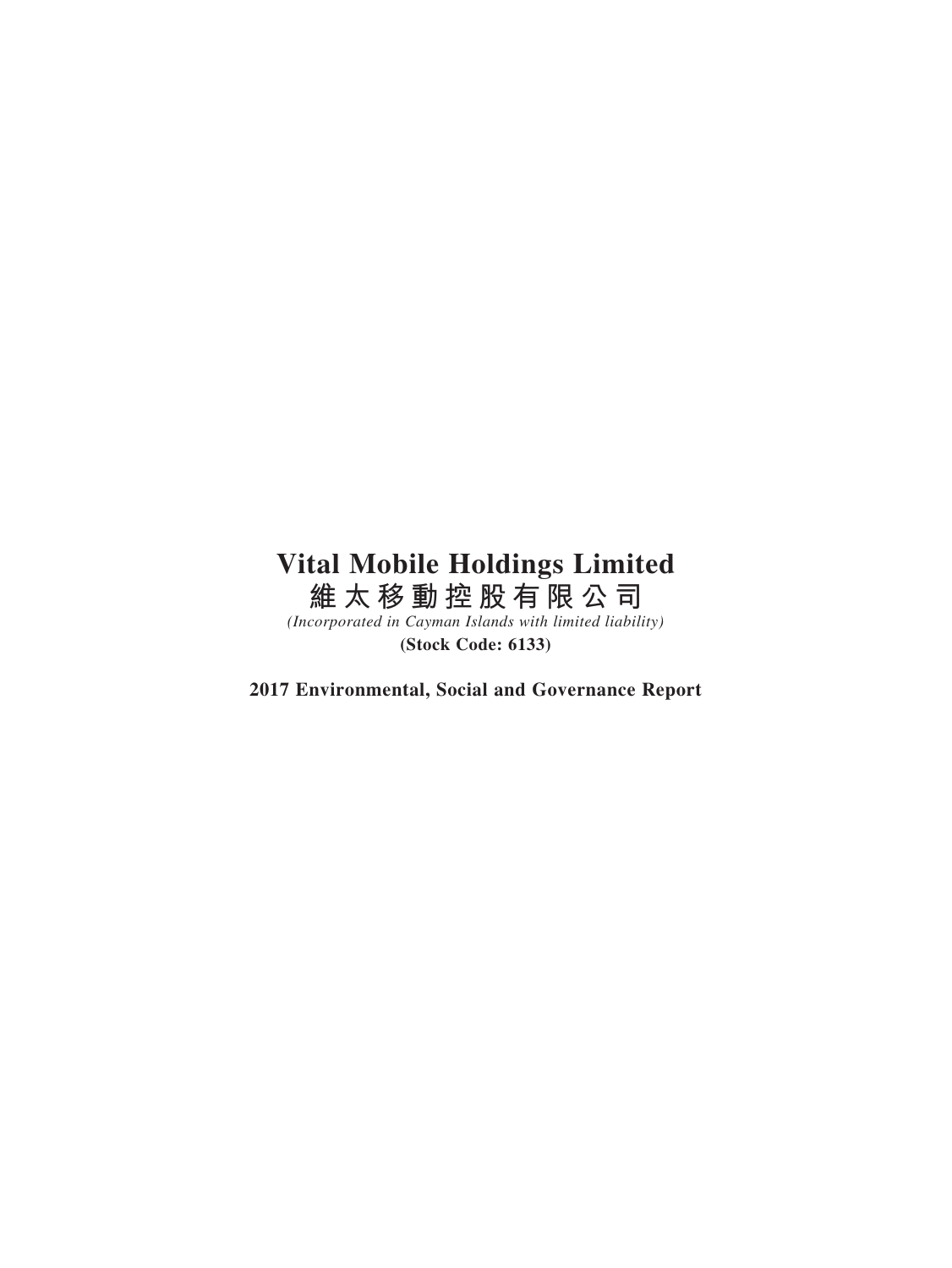## **Scope and Reporting Period**

The board (the "Board") of directors of Vital Mobile Holdings Limited (the "Company") (stock code: 6133) together with its subsidiaries (collectively, the "Group") is pleased to present the report on the environmental, social and governance ("ESG") issues (the "ESG Report") in relation to the Group's businesses for the year ended 31 December 2017 in accordance with Appendix 27 to the Rules Governing the Listing of Securities on The Stock Exchange of Hong Kong Limited.

In full compliance with the disclosure obligation and after conducting the materiality testing, the Group decided to include all of its entities and businesses in the ESG Report. Unless otherwise stated, the reporting period is 1 January 2017 to 31 December 2017 (the "Reporting Period").

## **Our commitment, management approach and strategy**

The Group is a major smartphone supplier listed in Hong Kong, focusing on providing high-end and one-stop original design manufacturing ("ODM") services and software development to overseas markets. We are principally engaged in providing support to suppliers of mobile telecommunication devices as well as providing design, development and related services for smart terminal products in Beijing and Hong Kong of the People's Republic of China ("PRC"). Over the years, thanks to the continuous support of our shareholders, clients and working partners, the Group has been improving its corporate structure and has shouldered the responsibilities of a corporate citizen by striving to enhance its environmental, social and governance efficiency with a view to contributing to the community.

The Board is responsible for evaluating and determining the Group's ESG-related risks and delegating authority to the management to implement detailed strategies and plans so as to ensure that good and effective ESG risk management and internal control systems are established and maintained. During the Reporting Period, we adhered to the missions and values of the Group by implementing various internal policies on an ongoing basis based on the principle of sustainable development, striving to reduce the environmental and social impacts caused by our daily operations. We also stepped up efforts in environmental protection, staff training and anti-corruption in order to create value for all our employees, suppliers, shareholders and other stakeholders and strike a balance of interests among different parties.

# **A. ENVIRONMENTAL**

#### **A1: Emissions**

In light of the nature of the Group's business which mainly is the provision of design, development and related services for smart terminal products, the management considered that emissions and wastes from operations had relatively less impacts on the environment and there has been no substantial influence on the assessments and decisions of Group and/or the stakeholders about the performance of the Group.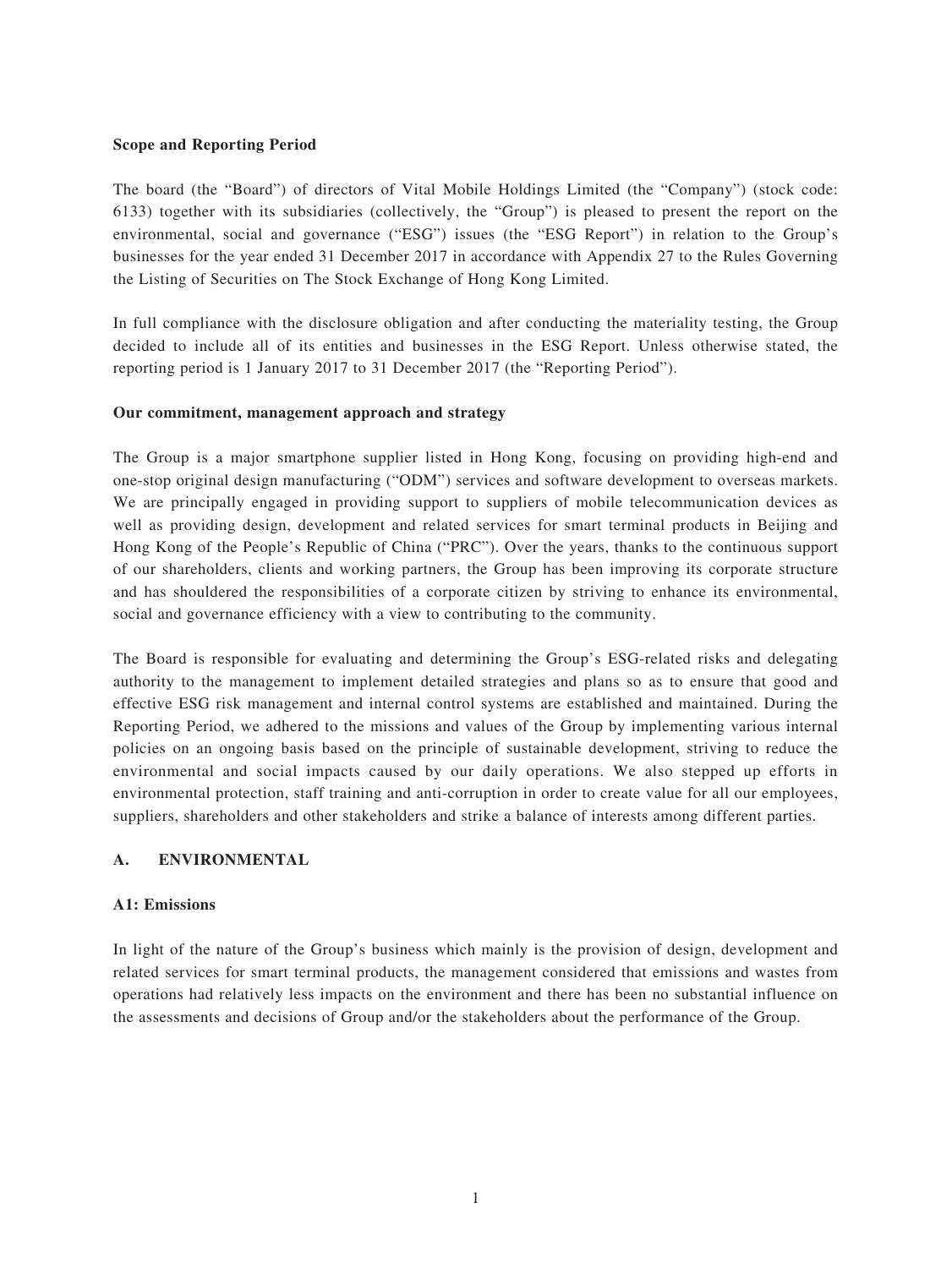Nevertheless, the Group (including Beijing Benywave Wireless Communication Co., Ltd.\* (北京百納威 爾無線通信設備有限公司) ("Beijing Benywave"), our major subsidiary based in Beijing) has fully complied with the relevant laws and regulations relating to emissions (i.e. air emissions, greenhouse gas (GHG) emissions, discharges into water and land, and generation of hazardous and non-hazardous wastes), including but not limited to the Environmental Protection Law (《環境保護法》), during the Reporting Period. The Group also engaged a third party testing organisation to carry out a review on its discharge of noise and domestic wastewater so as to ensure it has met the standard of discharge set by the state and provincial and municipal governments.

In pursuit of environmental sustainability and in compliance with a wide spectrum of environmental laws and regulations stipulated by the PRC state and provincial and municipal governments, the Group has developed a set of compliance procedures to ensure the Group's operation can meet the environmental standards and indicators and is under effective monitoring. Those are Control Procedures on Identification and Evaluation of Environmental Factors (環境因素認別、評價控制程序), Procedures for Pollution Control (污染控制程序), Procedures for Energy and Resources Consumption Control (能源資 源控制程序), Procedures for Environmental Operational Control (環境運行控制程序), etc.

# *Performance indicators for emissions and GHG emissions*

The Group does not generate significant emissions or GHGs in the course of its business operation. Emissions and GHGs from operations mostly arise from the consumption of purchased electricity, the consumption of natural gas as well as the exhaust/consumption of gasoline by vehicles, including emissions of nitrogen oxides  $(NO_x)$ , sulphur oxides  $(SO_x)$ , particulate matters  $(PM)$  and carbon dioxides  $(CO<sub>2</sub>)$ .

The types and total volume of emissions of the Group in Beijing and Hong Kong during the Reporting Period were as follows:

| <b>Sources</b>                              | Nitrogen<br>oxides $(NOx)$ | Sulphur<br>oxides $(So_x)$ | Particulate<br><b>Matters (PM)</b> |
|---------------------------------------------|----------------------------|----------------------------|------------------------------------|
|                                             | Volume (in grams)          | Volume (in grams)          | Volume (in grams)                  |
| Consumption of purchased electricity        | 49,313                     | 75,899                     | 5,942                              |
| Consumption of natural gas                  | 8,062                      | 1,280                      | 3,071                              |
| Exhaust/consumption of gasoline by vehicles | 2,213                      |                            | 212                                |
| Total                                       | 59,588                     | 77.179                     | 9,225                              |

for *identification* purposes only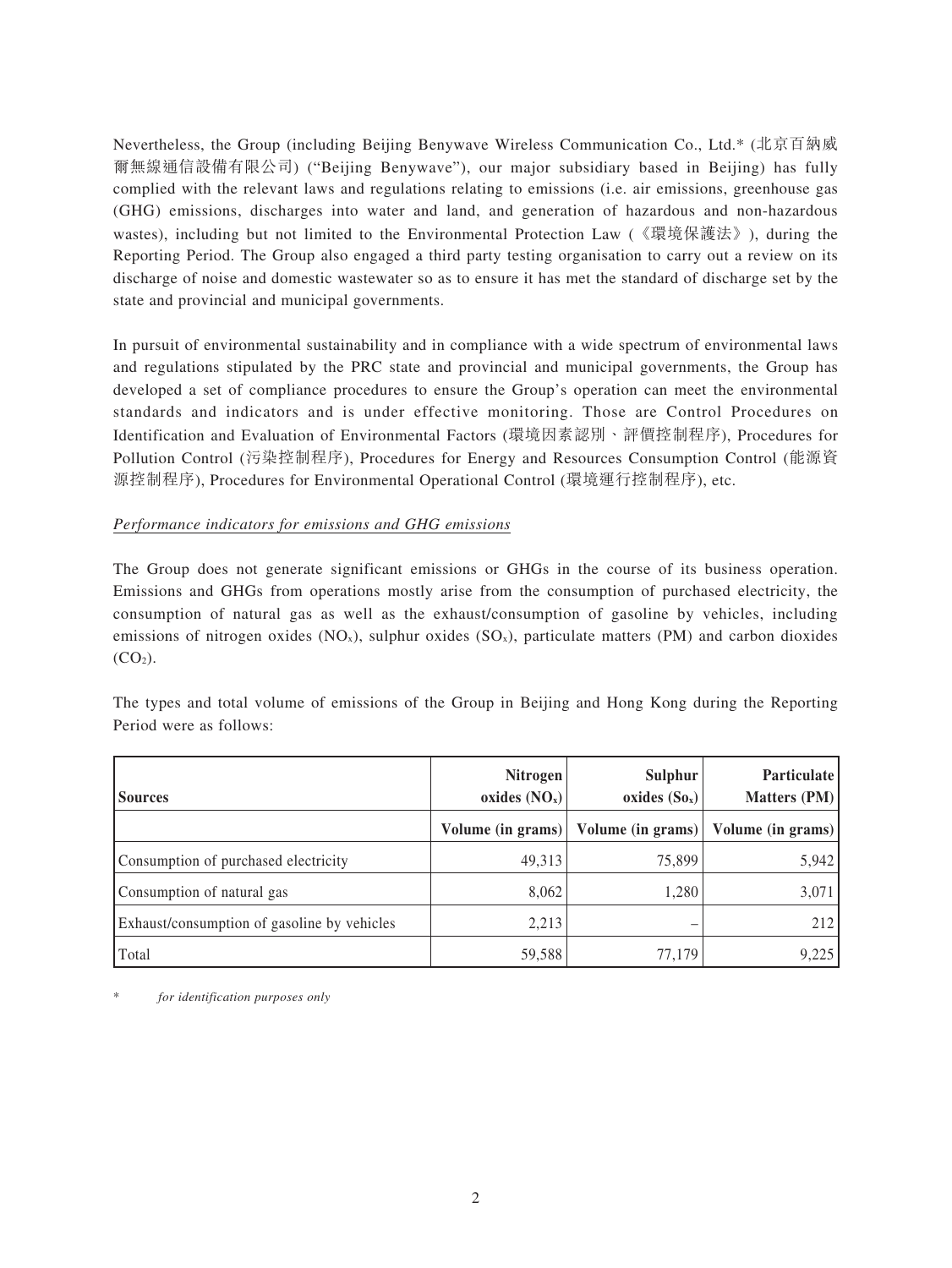The volume of GHG emissions of the Group in Beijing and Hong Kong during the Reporting Period was as follows:

| <b>Sources</b>                              | Carbon dioxides $(CO2)$ |
|---------------------------------------------|-------------------------|
|                                             | Volume (in kilograms)   |
| Consumption of purchased electricity        | 28,219                  |
| Consumption of natural gas                  | 24,046                  |
| Exhaust/consumption of gasoline by vehicles | 503                     |
| Consumption of fresh water                  | 172                     |
| Total                                       | 52,940                  |

# *Performance indicators for wastes*

Besides, during the Reporting Period, the Group's main business activities did not generate any hazardous wastes but merely produced approximately 10 tonnes of non-hazardous wastes such as domestic wastes, which had no significant impact on the environment. The Group collects the hazardous and non-hazardous wastes separately for further handling on a regular basis. Hazardous or dangerous wastes are disposed by designated and qualified units. Other wastes are sent to designated sanitation facilities for central treatment. In addition, wastewater discharged by the Group is purely domestic wastewater, which is discharged and treated through the municipal sewerage. Our professional team conducts annual testing on domestic wastewater to ensure it meets the environmental requirements and do not jeopardise the environment.

# **A2: Use of Resources**

The resources consumed in the operation of the Group are mainly electricity, natural gas, fresh water and packaging materials. During the Reporting Period, the Group has adopted green initiatives and measures to enhance the efficient use of resources. Measures include paper recycling, energy conservation and water saving. For example, we promote double-sided photocopying; our employees are encouraged to bring their own cups instead of using disposable paper cups to reduce paper consumption; refillable ball pens and mechanical pencils are used in all our offices to minimise waste; energy-saving guidelines are distributed to employees to ensure that the lighting and air-conditioning systems, computers and other office appliances are all turned off after office hours; in washrooms, sensor taps have been installed and "save water" signs are posted in water-consuming areas.

# *Performance indicators in the use of resources*

Beijing Benywave also periodically reviews the implementation of measures and assesses energy efficiency indicators. At the beginning of each year, it prepares an energy consumption summary for the previous year. To achieve the goals of energy conservation and emission reduction, Beijing Benywave sets indicators for energy and resource consumption each year and communicate them to staff members for implementation and monitoring.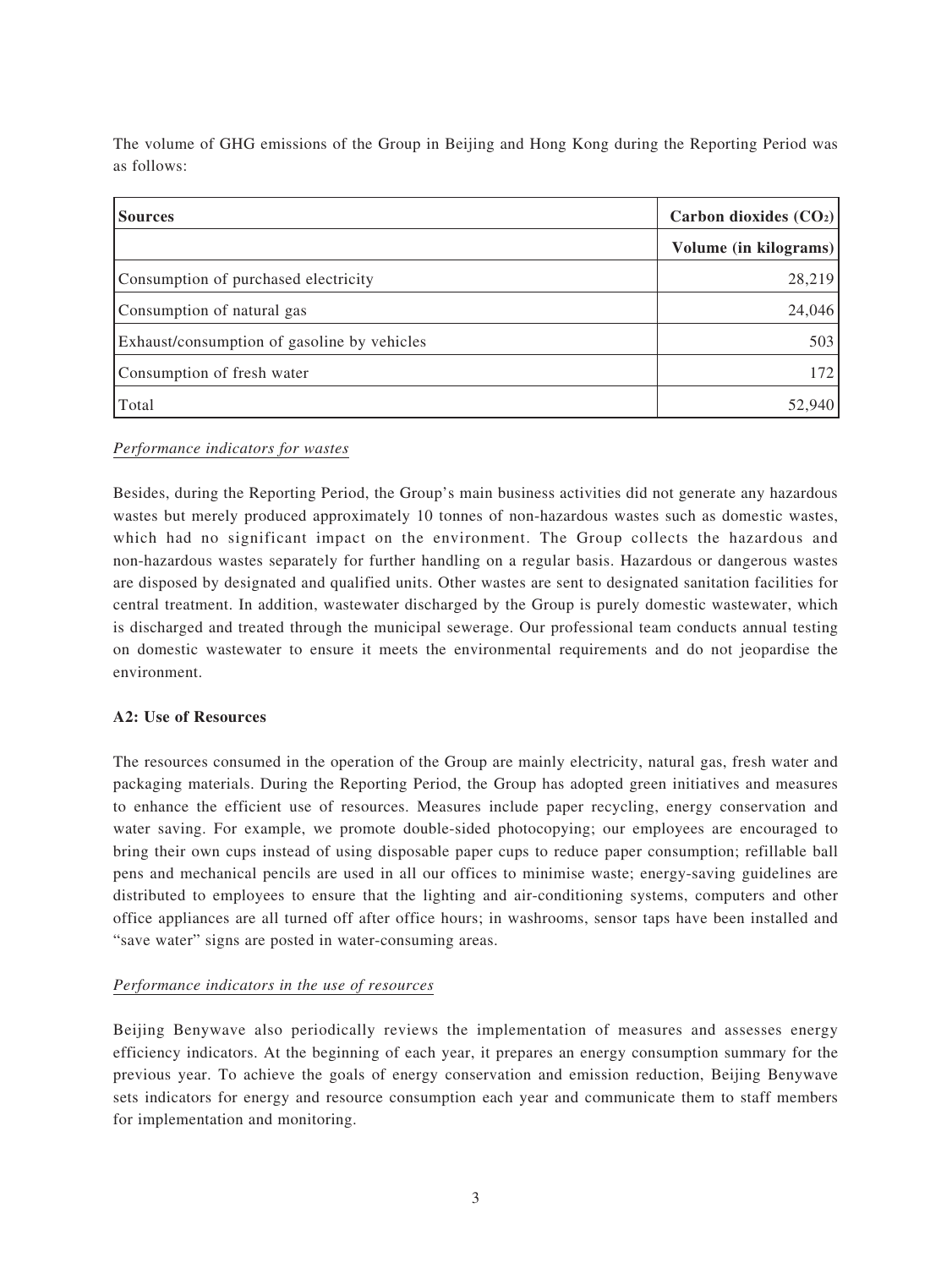During the Reporting Period, Beijing Benywave registered and achieved the following benefits from energy savings:

| <b>Energy category</b>                 | <b>Consumption indicator</b><br>(per annum) | Actual consumption<br>(2017) |
|----------------------------------------|---------------------------------------------|------------------------------|
| Water for domestic use                 | 250 tonnes                                  | 246 tonnes                   |
| Electricity usage in office facilities | 24,000 kilowatts                            | 23,277 kilowatts             |
| Vehicle gasoline                       | 240 litres                                  | 213 litres                   |
| Paper                                  | 120 packs                                   | 115 packs                    |
| Natural gas for heating and cooling    | 15,000 cubic metres                         | 12,797 cubic metres          |

In our offices in Hong Kong, our primary energy consumption is purchased electricity. In 2017, we used approximately 12,865 kilowatts per hour of electricity.

During the Reporting Period, the Group's main business activities consumed a total of 18 tonnes of materials, such as cardboards, carton boxes, tapes, plastics, metals, etc. for packaging of finished products.

# **A3: The Environment and Natural Resources**

As mentioned above, use of energy resources is the major environmental impact caused by the businesses of the Group. To improve efficient energy consumption, the Group has set annual indicators for energy and resource consumption. All departments are required to strictly achieve the indicators and report the implementation progress on a regular basis for better coordination and monitoring. The above measures allow the Group to ensure proper use of resources and minimise the environmental impact brought about by its business operation.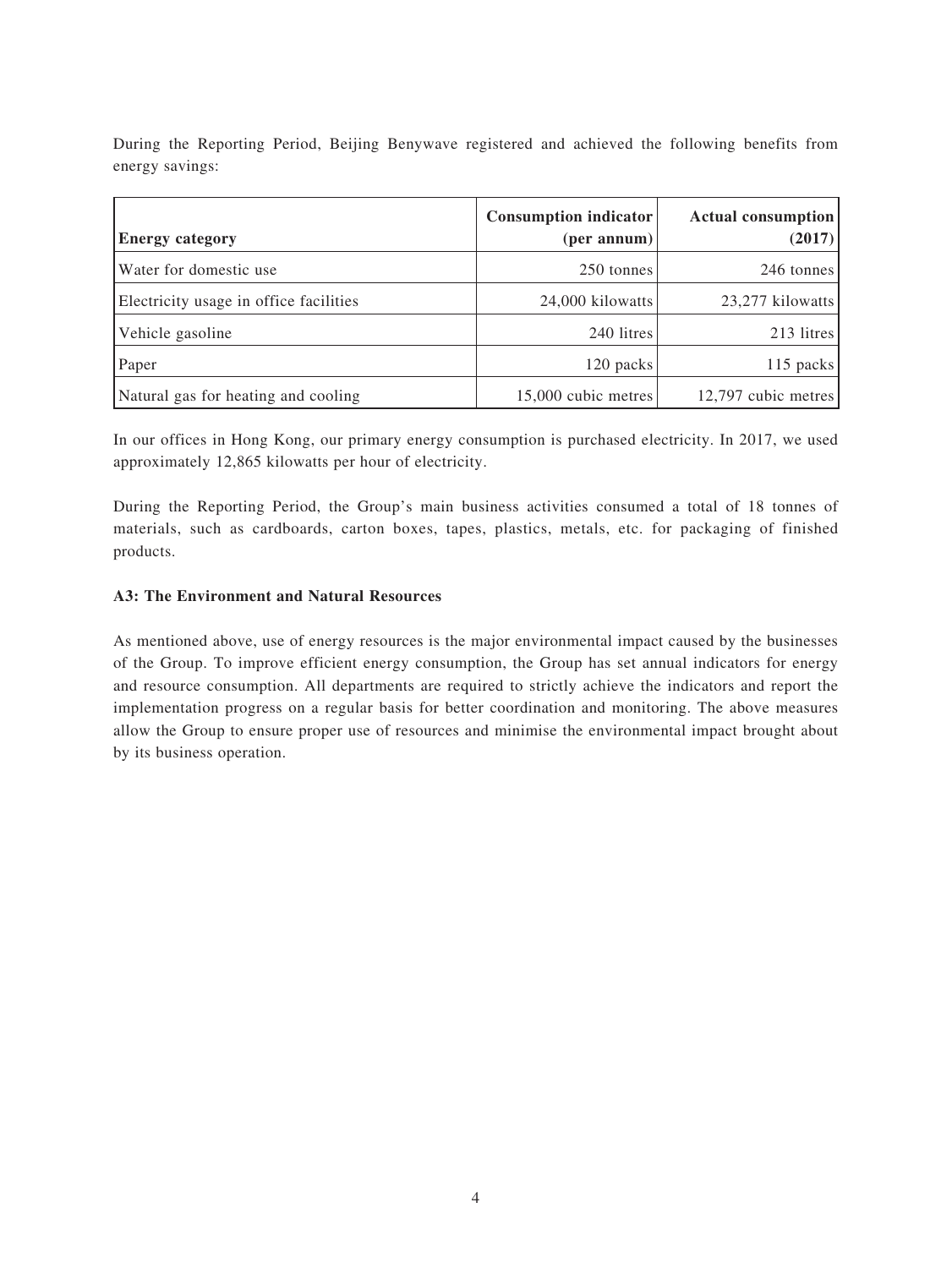# **B. SOCIAL**

# **(i) Employment and Labour Practices**

# *B1: Employment*

The Group has complied with all the applicable laws and regulations relating to employee benefits of the places where it operates. It has also formulated specific policies regarding different aspects and measures for monitoring their implementation. For example, Beijing Benywave has made contribution to the basic pension insurance, medical insurance, unemployment insurance, injury insurance, maternity insurance and housing provident fund for its employees as required by the state, including the Labour Law《勞動法》. Employees are entitled to public holidays, marriage leave, maternity leave, bereavement leave and paid annual leave in accordance with the national requirements.

The Group treats all employees equally. It has established clear policies on the rights and benefits of employees such as the Employee Handbook (員工手冊), Administrative Measures for Wages, Benefits and Labour Welfare (工資福利及勞動待遇管理辦法) and Employees' Performance Appraisal Management System (員工績效考核管理制度). Employees will not be subject to discrimination because of their gender, age, work position and ranking or other personal attributes. We promote diversified development of employees and provide them with competitive compensation and benefits and opportunity for career development based on their individual merits and performance.

# *Performance indicators in employment*

As at the end of the Reporting Period, the Group had a total of 31 employees in Beijing. 15 of them were male and 16 of them were female. During the Reporting Period, one employee departed, which represented a turnover rate of 3.1%.

# *B2: Health and Safety*

As employees are the most valuable assets of the Group, we have always been adhering to the necessary health and safety standards to protect employees from occupational and health risks. The Group is proud of being capable of providing a safe, efficient and comfortable working environment. During the Reporting Period, appropriate arrangements, training and coaching were made by the Group to ensure the good health and safety of our working environment. Also, information on health and safety were made available to employees so as to enhance their awareness of occupational health and safety. As at the end of the Reporting Period, the Group has complied with all the applicable laws and regulations in China and Hong Kong relating to the provision of a safe working environment and protecting employees from occupational health risks, and has formulated specific policies to these effect.

The Group strives to eliminate or reduce the use of toxic and hazardous materials. Our R&D Department gives careful consideration to the risks concerning health hazards, work injuries and occupational diseases in the course of product design or before making changes to production parameters and processes. When reviewing the design, we assess the possible occupational health and safety risks that may arise from the use or production of products to ensure that the safety of employees will not be posed at risks. Meanwhile, the Group encourages the use of non-toxic and non-hazardous materials and production techniques, and has simplified the manufacturing process to better secure the safety of our employees.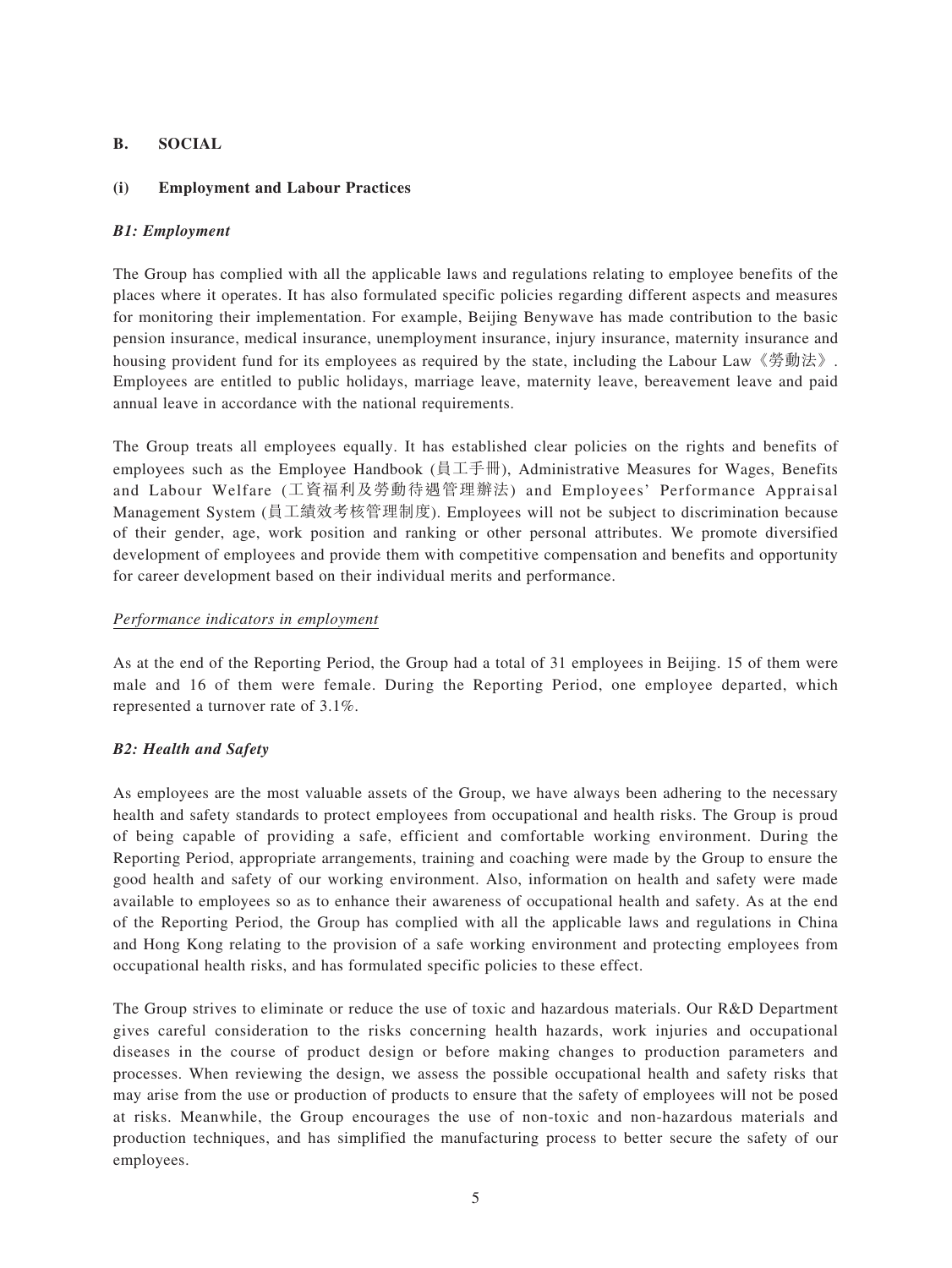The Group has put in place high safety standards of equipment and instruments. Overloading or abnormal operation is prohibited for any equipment and instrument. Guidelines for proper use of equipment and instruments are also provided. In addition, these equipment and instruments are regularly maintained, inspected and repaired by qualified technicians. Equipment which is discovered to be obsolete and not up to the safety standards will be upgraded and improved in a systematic way, after detailed arrangements are made to prevent employees from health impacts and work injuries.

In addition, the Group has put great emphasis on the health and well-being of employees. Therefore, the Group provides them a favourable working environment by maintaining hygienic restaurants and recreational facilities, etc. Every year, the Group arranges medical check-up for its employees, enabling them to pay close attention to their physical and mental health. Our employees are also entitled to medical insurance benefits and other healthcare packages so that their physical and mental health is effectively protected.

## *Performance indicators in health and safety*

During the Reporting Period, no case of work-related fatality or serious injury was reported. Beijing Benywave sets its annual targets on occupational health and safety such as zero rate of serious injury and 98% of employee medical check-up rate. The company also reviews its implementation status and prepares the Report on Implementation Status of Targets and Indicators (《目標、指標實施完成情況報 告》) every year to ensure the effectiveness of the Group's prevailing occupational health and safety management system.

# *B3: Development and Training*

The continued development of employees underpins the creation of additional value for the business of the Group. Therefore, the Group has developed a series of specific policies to enhance employees' professional knowledge and career skills, and to help them fully unleash their potentials in their respective positions.

To enhance employees' knowledge and skills, all departments of the Group arrange training schemes in each year for new recruits, incumbent staff members, staff members holding special posts and management staff members. Incumbent staff members are required to attend training as planned annually to enhance and strengthen their professional skills. Staff members holding special posts are required to attend training at least annually about the special work procedures and contents relevant to their posts. In addition, employees of nationally designated special trades, such as electrical workers and drivers, are required to undergo professional training and qualification assessments in order to obtain certificates of competency for the respective posts. On the other hand, national authorised qualification accreditation and consultancy institutions provide training for in-house internal auditors within the management, who shall be certified for employment. Management staff members will undergo training based on the actual needs of their posts for acquiring new knowledge and new theories of the relevant business operations and keeping abreast of the needs of the industry, so as to enhance governance standards.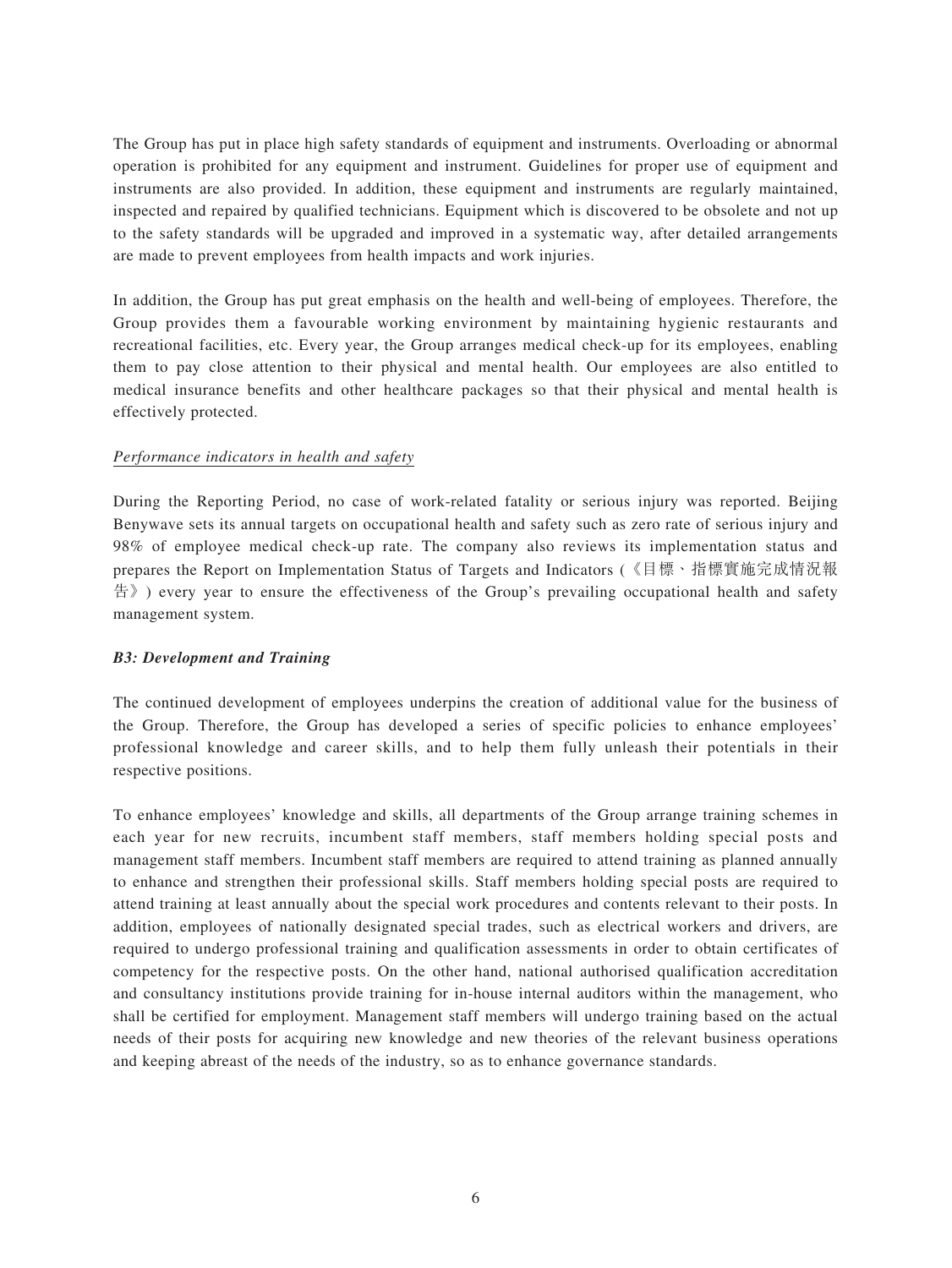To ensure that employees are competent and commensurate with the job requirements of their posts, all departments evaluate and give advice on employee's working capabilities at the end of each year. We strive to provide employees with continuous and sufficient resources for training and development and keep them updated with latest information on market and industry development while improving their performance and allowing self-development in their posts.

## *Performance indicators in staff development and training*

During the Reporting Period, departments, including the purchasing department, quality assurance department, sales department, finance department and integrated management centre, of Beijing Benywave held a total of approximately eight induction training sessions for new employees so that they could understand our workflows, codes of conduct, organisational structure and staff composition as soon as possible. This effectively shortened the time for new employees to get acquainted with their work, and helped them adapt to our working environment and gain a deeper understanding of the Group's values and corporate culture.

In addition, those departments organised a total of more than 50 training activities during the Reporting Period, which covered training on the new version of quality control/environmental/occupational health and safety management system, special training on corporate targets and indicators, environmental factors, sources of hazards, laws and regulations, finance and taxation, and training on basic quality inspection in sales, so as to achieve an overall improvement in the working capability of our staff.

During the Reporting Period, each of the Group's employees completed at least 10 hours of training.

# *B4: Labour Standards*

During the Reporting Period, the Group has complied with all applicable laws and regulations prohibiting the employment of child and forced labour. The Group has formulated specific policies to eliminate illegal acts such as hiring child and forced labour. The Group has no tolerance to such acts and is committed to protecting the rights and interests of children. To prevent hiring child labour (i.e. persons under the age of 18) and forced labour, the Group carefully checks the information on identity of its employees and requests them to submit a copy of the relevant identity documents to ensure that the information provided is true and correct before employment of the employees. Any cases of false certificates or identity documents discovered will be taken as fraud. The Group has the right to terminate the labour contract with the relevant employee without assuming any compensation liability.

The Group has also formulated a Staff Compliance Handbook to make sure the operational management and the behaviour of all employees are complied with the laws, regulations and codes, and ensure compliance in operation. In addition, the Group upholds the philosophy of "work-life balance" and is committed to providing employees with a relaxing and harmonious working environment. During the Reporting Period, the Group implemented a five-day work week regime with 8 hours of work and 1 hour of lunch break per day, so as to allow employees to have adequate rest and to boost staff morale.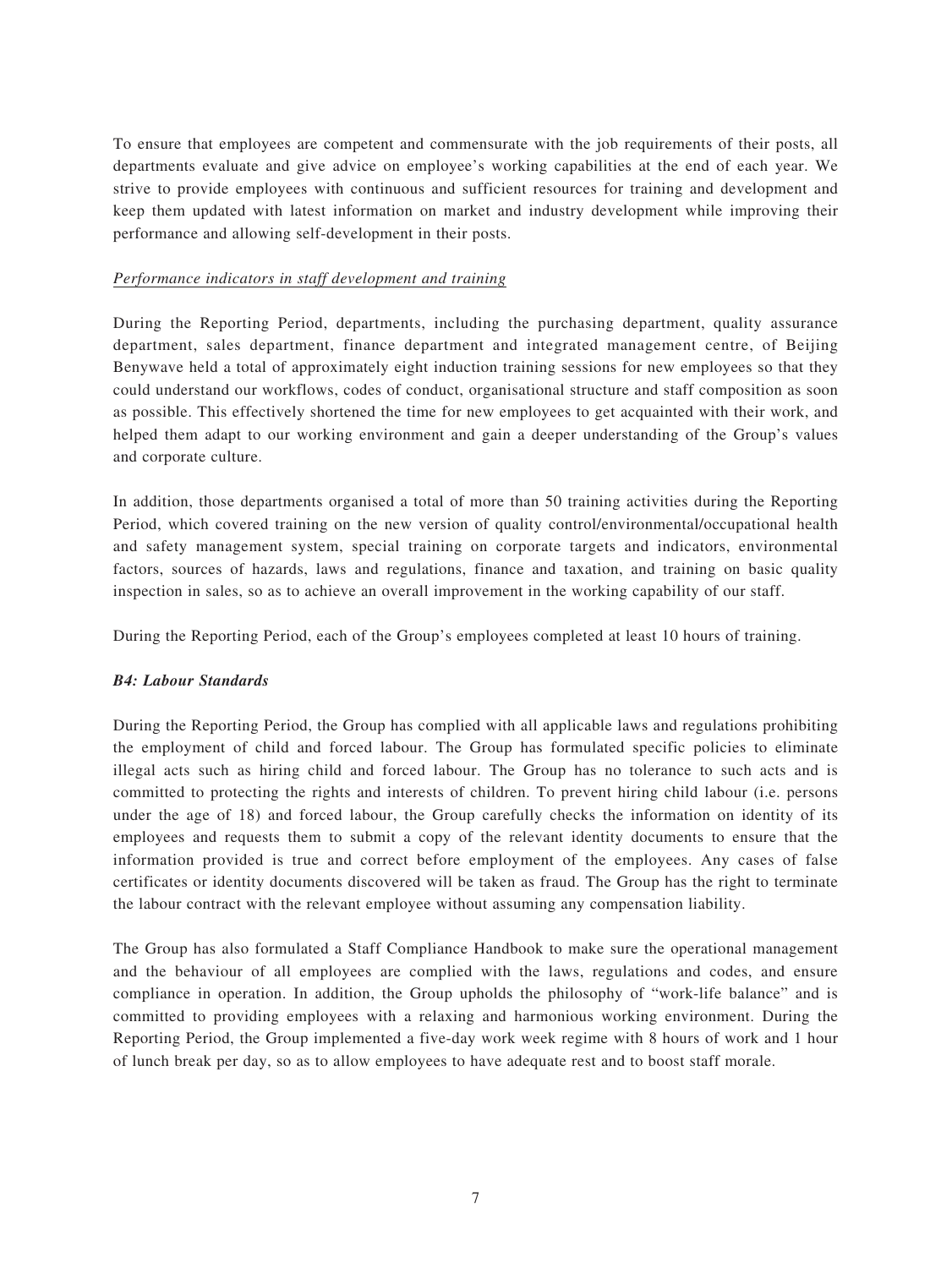# **(ii) Operating Practices**

## *B5: Supply Chain Management*

The Group believes that our products are directly affected by the materials provided by suppliers. Whether the materials provided by suppliers are eco-friendly and safe will have a significant impact on the environmental benefits and health and safety performance of the production processes and products of the Group. Therefore, the Group has formulated policies to manage and monitor its supply chain and developed specific standards and measures for supplier selection.

The Group has stringent requirements on suppliers of materials. Those involved in the Group's important environmental factors, significant occupational health and safety risks, or those who may cause environmental events or significant occupational health and safety events, are considered as key influential stakeholders and included in the List of Key Influential Stakeholders (《重點施加影響相關方 一覽表》) as approved by the management. Other stakeholders not included in the list are considered as general stakeholders.

The quality assurance department and the relevant responsible departments each keep a copy of the list so that the relevant departments can closely monitor the impact of such stakeholders on the Group and take preventive measures, including (i) controlling and collecting information on material environmental indicators and various activities taking place at production sites by the quality assurance department; (ii) disseminating the relevant information by the purchasing, planning and production department to the above key influential stakeholders, and requiring them to understand the relevant approach and objectives of the Group and provide the required products and on-site services that meet the stipulated requirements; and (iii) strengthening the acceptance inspection of incoming materials and controlling environmental indicators of materials by the quality assurance department, who will timely contact the stakeholders, imposing necessary penalties and taking rectification measures for any identified acts that fail to meet the stipulated requirements.

#### *Performance indicators in supplier engagement and monitoring*

As at the end of the Reporting Period, the Group had 169 qualified suppliers of materials.

For management and control purposes, suppliers are categorised into three types by the Group. New suppliers are assessed and selected based on their categories including: (i) examining their quality assurance capabilities or quality assurance systems; (ii) evaluating their delivery performance, post-sales services and contractual obligations; and/or (iii) carrying out trial installation and trial use of samples provided by suppliers. At the end of each year, the purchasing department invites the R&D department and quality assurance department to jointly review the performance of suppliers in terms of three areas, namely quality, delivery and pricing.

Moreover, for suppliers who have failed in the evaluation but wish to work with us again, they shall be subject to the selection and assessment procedures same as new suppliers so as to ensure suppliers' quality meet our requirements and are monitored.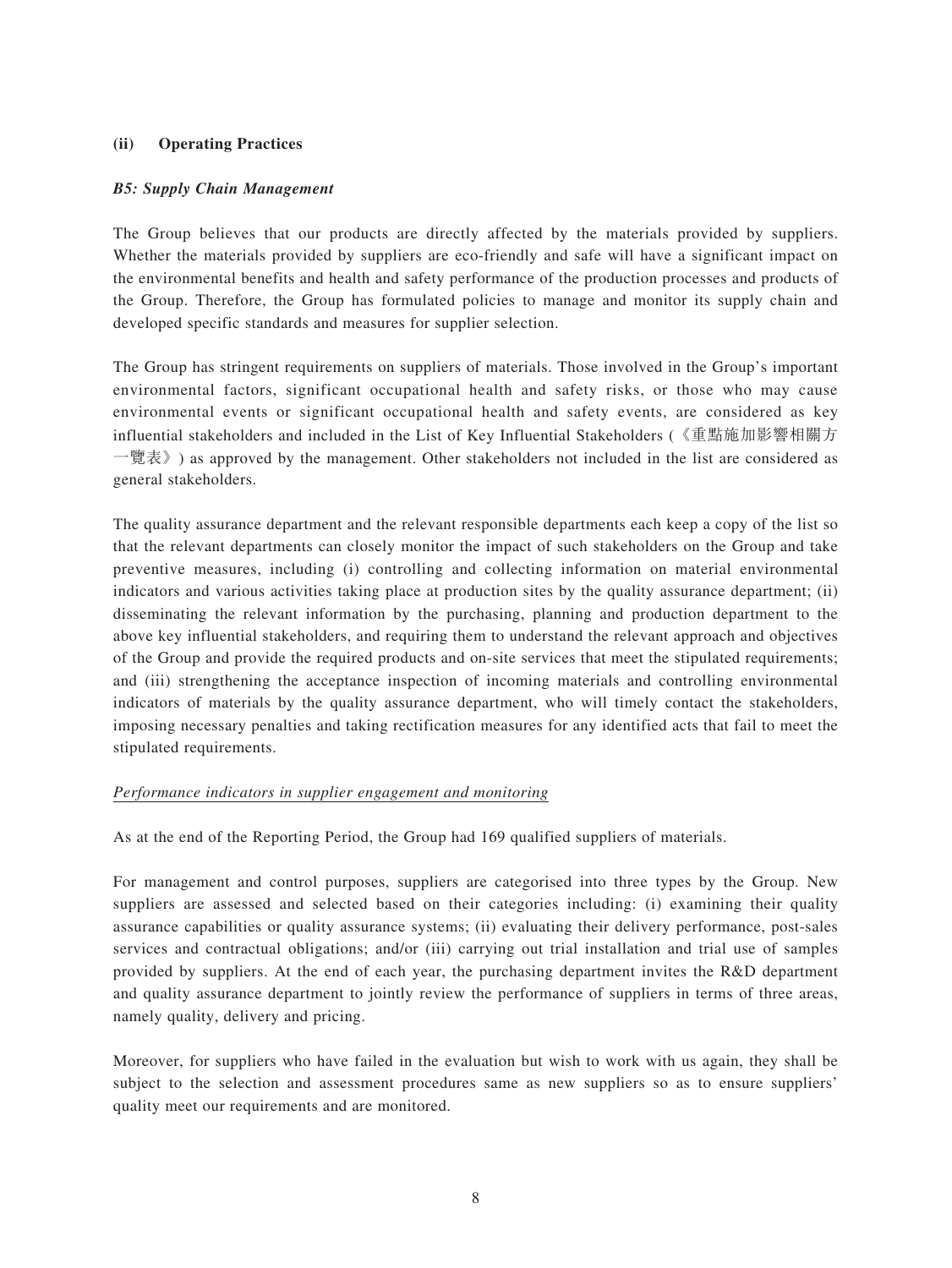## *B6: Product Responsibility*

In a market with intense competition, customers become increasingly demanding in terms of products and services. The Group strongly believes that the only way to win the trust and support of customers is to create the greatest value for them. Therefore, the Group endeavours to stringently control the quality of its products by fully complying with laws and regulations relating to product responsibility, so as to boost customers' confidence in the products and services of the Group.

The Group has a stringent product responsibility policy which shall be strictly enforced by our employees. The departments of the Group regularly provide employees with training on professional knowledge in product responsibility. Through means such as meetings or training, our employees will be able to know which applicable laws and regulations relating to product responsibility shall be complied with during operations, which include the Product Quality Law of the People's Republic of China (《中 華人民共和國產品質量法》), the Patent Law of the People's Republic of China (《中華人民共和國專利 法》) and the Law of the People's Republic of China on Protection of Consumer Rights and Interests (《中華人民共和國消費者權益保護法》), in order to enhance their emphasis on product responsibility. The Group observes the Law of the People's Republic of China on Protection of Consumer Rights and Interests (《中華人民共和國消費者權益保護法》) by providing consumers with genuine information on its products or services and forbidding any false or misleading promotion.

## *Performance indicators in product responsibility*

During the Reporting Period, the Group's products are in compliance with the requirements under the Restriction of Hazardous Substances Directive (《危害性物質限制指令》) adopted by the European Union national standards. The Group was not aware of any non-compliance incidents relating to product responsibility and there was no product recall due to safety reasons.

The Group has set up procedures for dealing with customer complaints and proposed a customer satisfaction indicator for 2017 of 85%, aiming at addressing any customer complaint and providing quality services to customers in a timely and swift manner. During the Reporting Period, the Group did not receive any complaint about its products or services. In 2017, the Group achieved service satisfaction of 97%, which is higher than the proposed indicator.

The Group stresses on the importance of protecting its intellectual property rights. It also develops awareness of the confidentiality and strict compliance with confidentiality regulations among employees. Employees are bound by the Group's confidentiality regime during their employment. Those holding special positions shall sign a Confidentiality and Non-Compete Contract (《保密與競業禁止合同》). By signing the Confidentiality and Non-Compete Contract (《保密與競業禁止合同》), which cover confidential matters such as information on product transactions, business strategies and production techniques of products, the Group's intellectual property rights are vigorously protected from harm. Employees on re-designation, no-pay leave, resignation and retirement, external personnel who has finished learning and study and temporary staff members shall return to the Group all technical information, experiment records, materials, samples and prototypes, products, devices and drawings before their departure. They shall also bear long-term obligation of keeping the Group's technical contents and information in confidentiality.